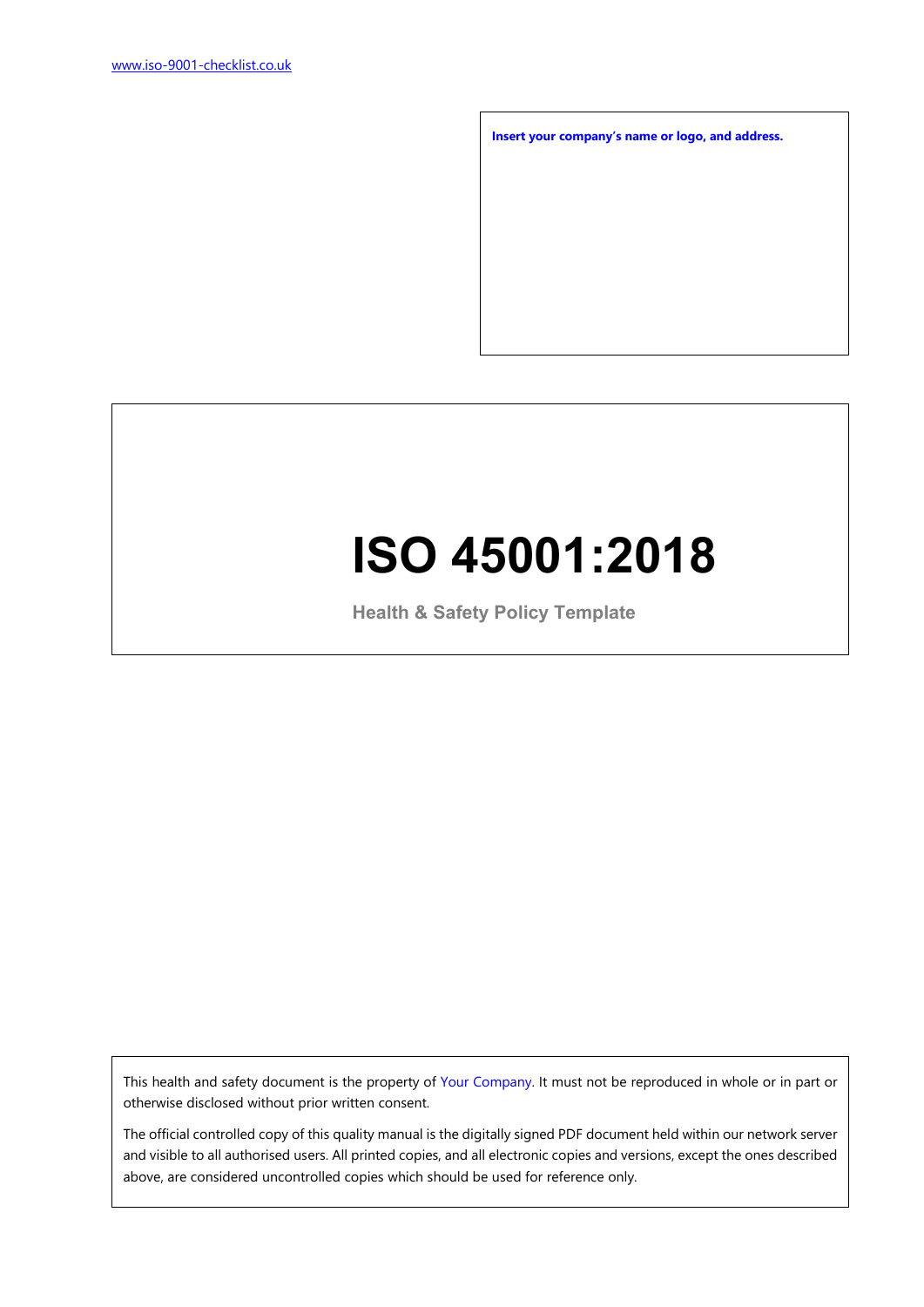|  |  |  | Insert your company's name or logo. |  |
|--|--|--|-------------------------------------|--|
|  |  |  |                                     |  |

**Health & Safety Policy Template**

### **APPROVAL**

The signatures below certify that this health and safety policy has been authorized and demonstrates that the signatories are aware of all the requirements contained herein and are committed to ensuring their provision.

|             | Name | Signature | Position | Date |
|-------------|------|-----------|----------|------|
| Prepared by |      |           |          |      |
| Reviewed by |      |           |          |      |
| Approved by |      |           |          |      |

#### **AMENDMENT RECORD**

This safety management system manual is reviewed to ensure its continuing relevance to the systems and process that it describes. A record of contextual additions or omissions is given below:

| Page No. | Context | Revision | Date |
|----------|---------|----------|------|
|          |         |          |      |
|          |         |          |      |
|          |         |          |      |
|          |         |          |      |
|          |         |          |      |
|          |         |          |      |
|          |         |          |      |
|          |         |          |      |
|          |         |          |      |
|          |         |          |      |
|          |         |          |      |
|          |         |          |      |
|          |         |          |      |

### **COMPANY PROPRIETARY INFORMATION**

The electronic version of this document is the latest revision. It is the responsibility of the individual to ensure that any paper material is the current revision. The printed version of this document is uncontrolled, except when provided with a document reference number and revision in the field below:

| Document Ref.     |                      |                 | Rev  |  |
|-------------------|----------------------|-----------------|------|--|
| Uncontrolled Copy | $\ddot{\phantom{1}}$ | Controlled Copy | Date |  |